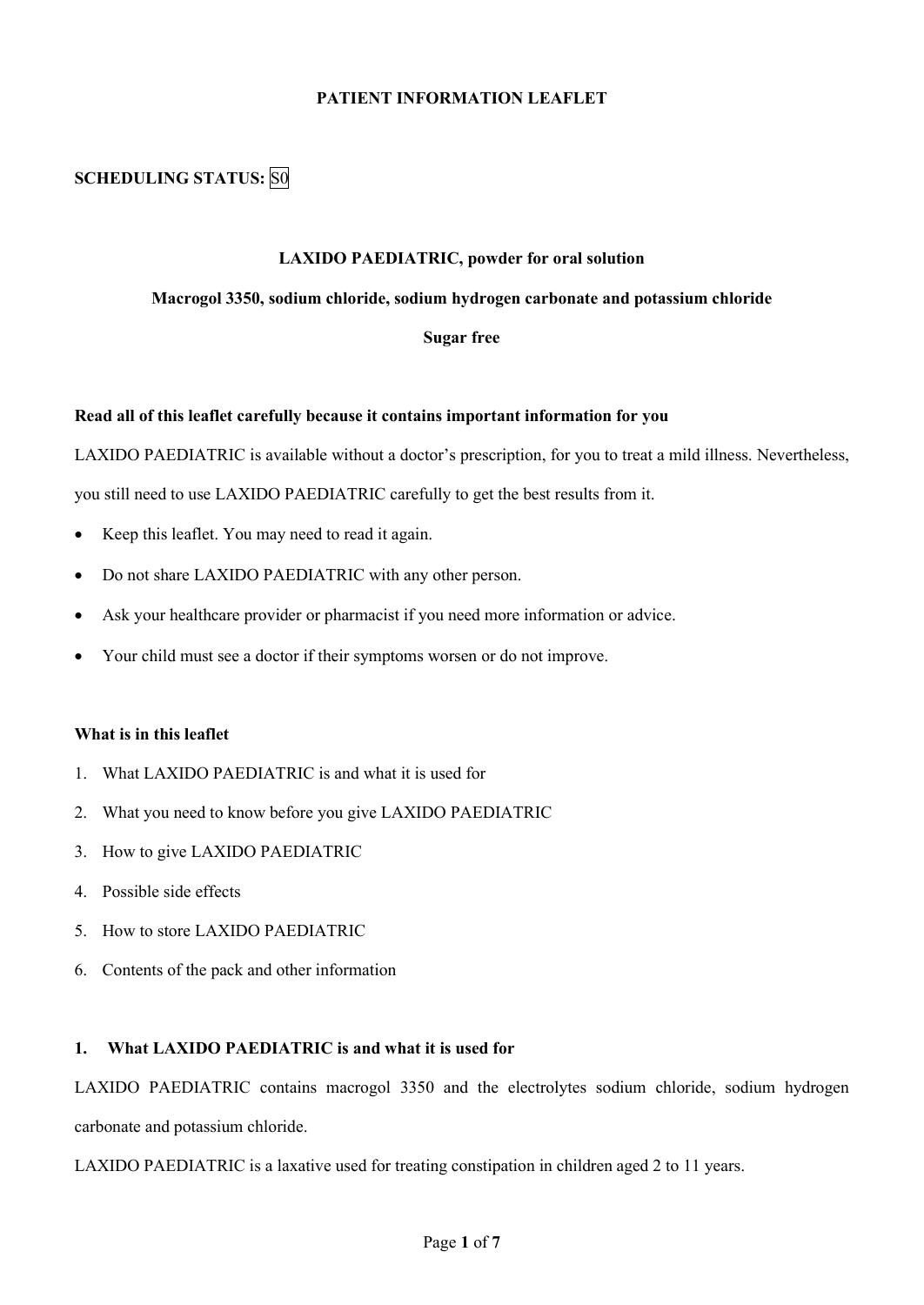## **2. What you need to know before you give LAXIDO PAEDIATRIC**

## **Do not give LAXIDO PAEDIATRIC:**

Do not give LAXIDO PAEDIATRIC if your doctor has told you that your child has:

- hypersensitivity (allergy) to any of the ingredients of LAXIDO PAEDIATRIC (listed in section 6)
- a hole or leak in the wall of the intestine
- a blockage in the intestine (gut)
- paralysis of the bowel (for example, their intestines may stop working due to intestinal surgery or severe infection)
- severe inflammatory bowel disease, like ulcerative colitis, Crohn's disease, or toxic megacolon.

### **Warnings and precautions**

Take special care with LAXIDO PAEDIATRIC:

- If your child has stomach-ache, feels nauseous or is vomiting.
- Consult your doctor before giving your child LAXIDO PAEDIATRIC if you notice a sudden change in their bowel habits that persists for a period longer than 2 weeks.
- Consult your doctor if your child experiences rectal bleeding or does not have a bowel movement after using LAXIDO PAEDIATRIC.
- Do not give your child LAXIDO PAEDIATRIC frequently or for long periods as this may cause dependence and a loss of normal bowel function.
- Your child should continue to take plenty of fluids. The fluid content of LAXIDO PAEDIATRIC should not replace your child's regular liquid intake.
- Mild side effects are possible but if your child develops any symptoms which may indicate fluid or electrolyte imbalances such as swelling, shortness of breath, increasing tiredness, dehydration and heart failure, you should stop giving LAXIDO PAEDIATRIC to your child and contact your healthcare provider.
- The absorption of other medicines your child is taking may be temporarily reduced by LAXIDO PAEDIATRIC.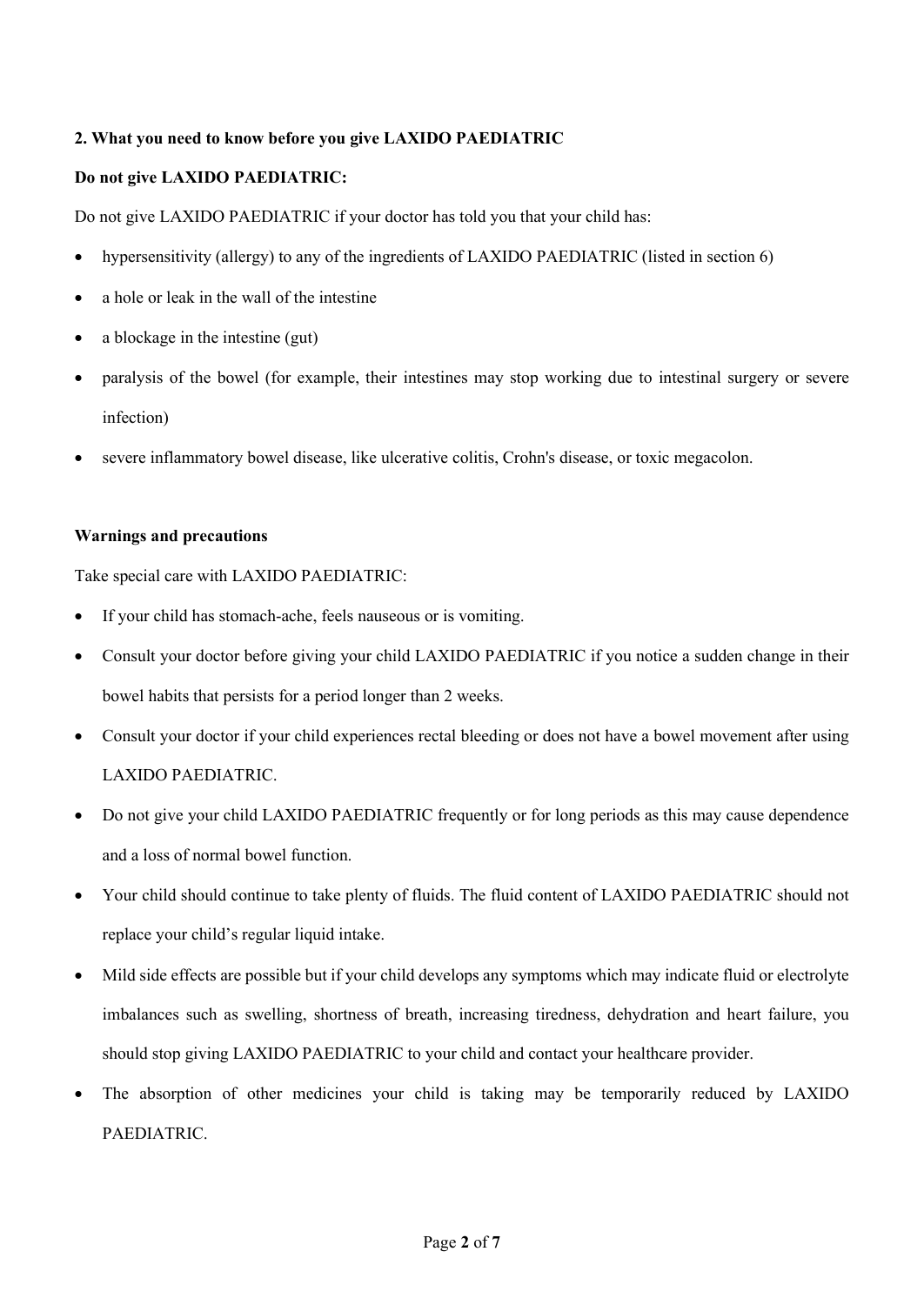LAXIDO PAEDIATRIC is not recommended for children below 2 years of age.

#### **Other medicines and LAXIDO PAEDIATRIC**

Always tell your healthcare professional if your child is taking any other medicine. (This includes all complementary or traditional medicines.)

Some medicines, e.g., anti-epileptics, may not work as effectively if they are taken at the same time as LAXIDO PAEDIATRIC.

#### **Pregnancy, breastfeeding and fertility**

If you are pregnant or breastfeeding, think you may be pregnant or are planning to have a baby, please consult your doctor, pharmacist or other healthcare provider for advice before taking LAXIDO PAEDIATRIC.

## **Driving and using machines**

LAXIDO PAEDIATRIC has no effect on the ability to drive or use machines.

It is not always possible to predict to what extent LAXIDO PAEDIATRIC may interfere with your daily activities. You should ensure that you do not engage in driving a vehicle or use machines until you are aware of the measure to which LAXIDO PAEDIATRIC affects you.

## **LAXIDO PAEDIATRIC contains sodium**

This medicine contains 93,4 mg sodium (main component of cooking/table salt) in each sachet. This is equivalent to approximately 4,6 % of the recommended maximum daily dietary intake of sodium for an adult.

### **3. How to give LAXIDO PAEDIATRIC**

Do not share medicines prescribed for your child with any other person.

Always give LAXIDO PAEDIATRIC exactly as described in this leaflet or as your doctor, pharmacist or nurse has told you. Check with your doctor, pharmacist or nurse if you are not sure.

Dissolve the contents of one sachet in approximately 62,5 ml ( $\frac{1}{4}$  of a glass) of water. Stir well until all the powder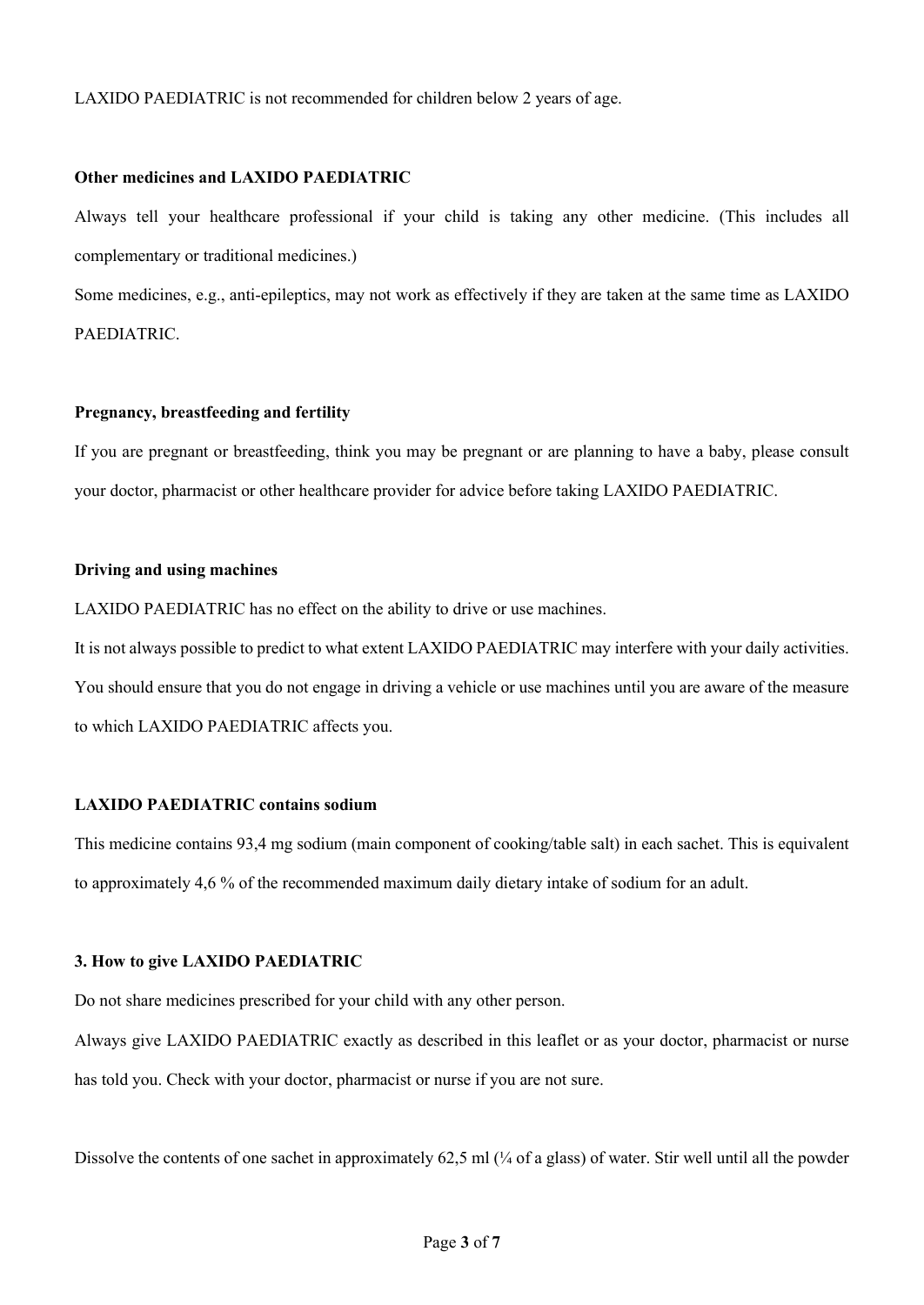has dissolved and give it to your child to drink.

The dose of LAXIDO PAEDIATRIC depends on the age of the child and their response to treatment.

- As a starting dose, children aged 2 to 6 years should be given 1 sachet ( $=1$  dose) each day.
- Children aged 7 to 11 should be given 2 sachets each day.
- The doctor may tell you to increase the number of sachets taken until your child has a soft bowel movement. Normally, no more than 4 sachets are required to be taken in one day.

The correct number of sachets may be reconstituted in advance and kept covered and refrigerated for up to 24 hours. For example, 4 sachets can be made up into 250 ml of water.

If you have the impression that the effect of LAXIDO PAEDIATRIC is too strong or too weak, talk to your doctor or pharmacist.

## **If your child takes more LAXIDO PAEDIATRIC than they should**

Your child may develop excessive diarrhoea. If this occurs, your child should stop taking LAXIDO PAEDIATRIC and drink plenty of fluids. In the event of overdosage, consult your doctor or pharmacist. If neither is available, contact the nearest hospital or poison centre.

#### **If you forget to give LAXIDO PAEDIATRIC**

Do not give a double dose to make up for forgotten individual doses.

### **4. Possible side effects**

#### LAXIDO PAEDIATRIC can have side effects.

Not all side effects reported for LAXIDO PAEDIATRIC are included in this leaflet. Should your child's general health worsen or if your child experiences any untoward effects while taking LAXIDO PAEDIATRIC, please consult their healthcare provider for advice.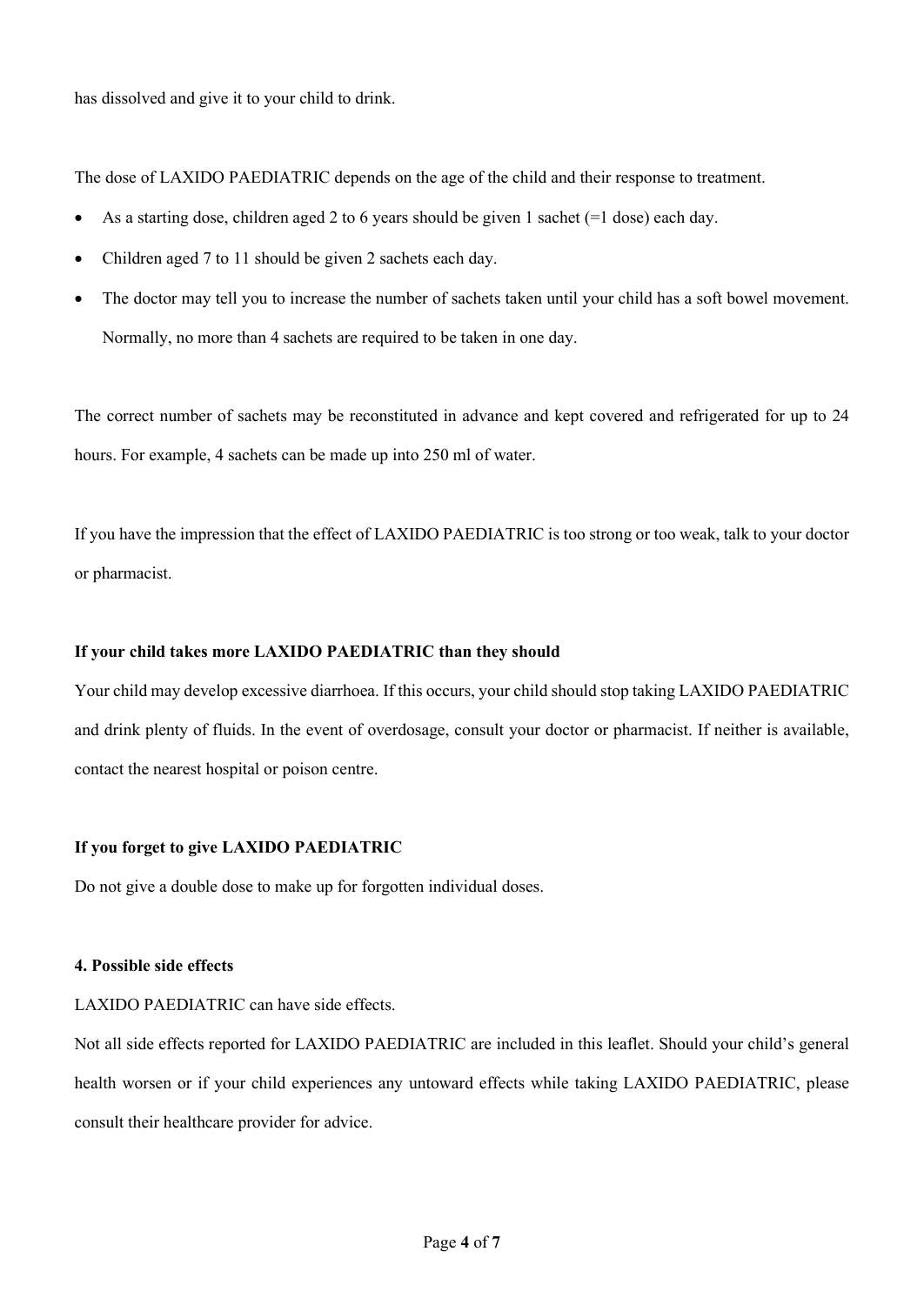If any of the following happens, stop giving LAXIDO PAEDIATRIC and tell your doctor immediately or go to the casualty department at your nearest hospital:

- swelling of the hands, feet, ankles, face, lips and mouth or throat, which may cause difficulty in swallowing or breathing,
- rash or itching,
- fainting.

These are all very serious side effects. If your child have them, they may have had a serious reaction to LAXIDO PAEDIATRIC. Your child may need urgent medical attention or hospitalisation.

Tell your doctor immediately or go to the casualty department at your nearest hospital if you notice any of the following:

- breathlessness or difficulty in breathing
- signs of a change in the fluid or electrolyte levels your child's body, such as swelling (mainly in the ankles), feeling fatigued, dehydration or increased thirst with headache. These symptoms may be a sign that the potassium levels in your child's blood are higher or lower than normal.

These are all serious side effects. Your child may need urgent medical attention.

Tell your doctor if you notice any of the following:

## **Frequent**

- abdominal pain
- stomach rumbling
- diarrhoea
- vomiting
- nausea
- soreness of the anus

## **Less frequent**

swelling of the abdomen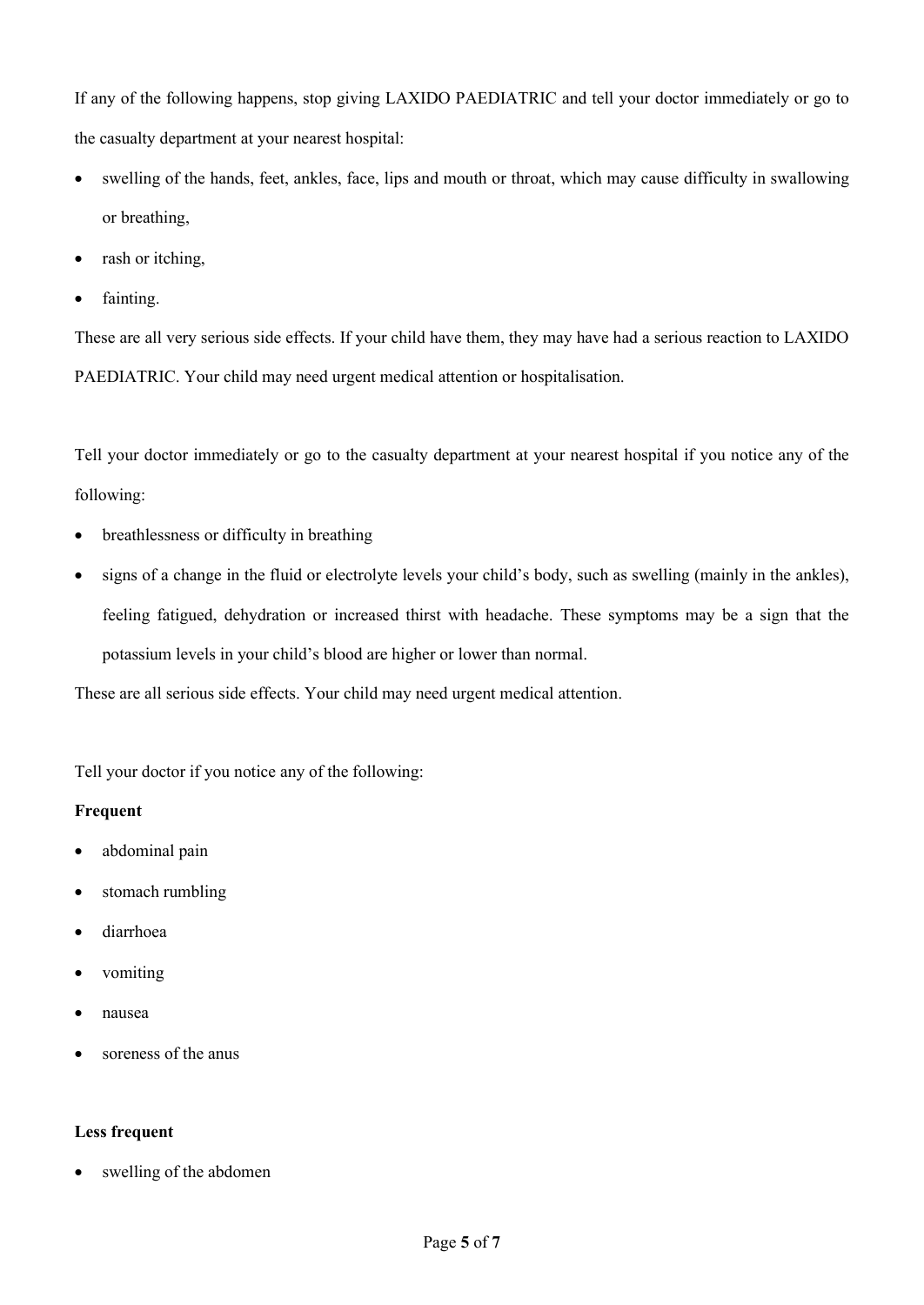- feeling bloated
- flatulence

## **Unknown frequency**

- shortness of breath
- redness of the skin
- *indigestion*
- inflammation at or near the anus
- hives
- low or high potassium levels

If you notice any side effects not mentioned in this leaflet, please inform your doctor or pharmacist.

## **Reporting of side effects**

If your child gets side effects, talk to your doctor, pharmacist or nurse. You can also report side effects to SAHPRA via the **"6.04 Adverse Drug Reaction Reporting Form",** found online under SAHPRA's publications: https://www.sahpra.org.za/Publications/Index/8. By reporting side effects, you can help provide more information on the safety of LAXIDO PAEDIATRIC.

## **5. How to store LAXIDO PAEDIATRIC**

## STORE ALL MEDICINES OUT OF REACH OF CHILDREN

- Store at or below 25  $\degree$ C in its original container.
- Reconstituted solution: Store covered in a refrigerator at  $2 8$  °C for up to 24 hours. Discard any solution not used within 24 hours after reconstitution.
- Do not use this medicine if you notice that any of the sachets is damaged.
- Do not take after the expiry date printed on the pack.
- Return all unused medicine to your pharmacist.
- Do not dispose of unused medicine in drains and sewerage systems (e.g., toilets).